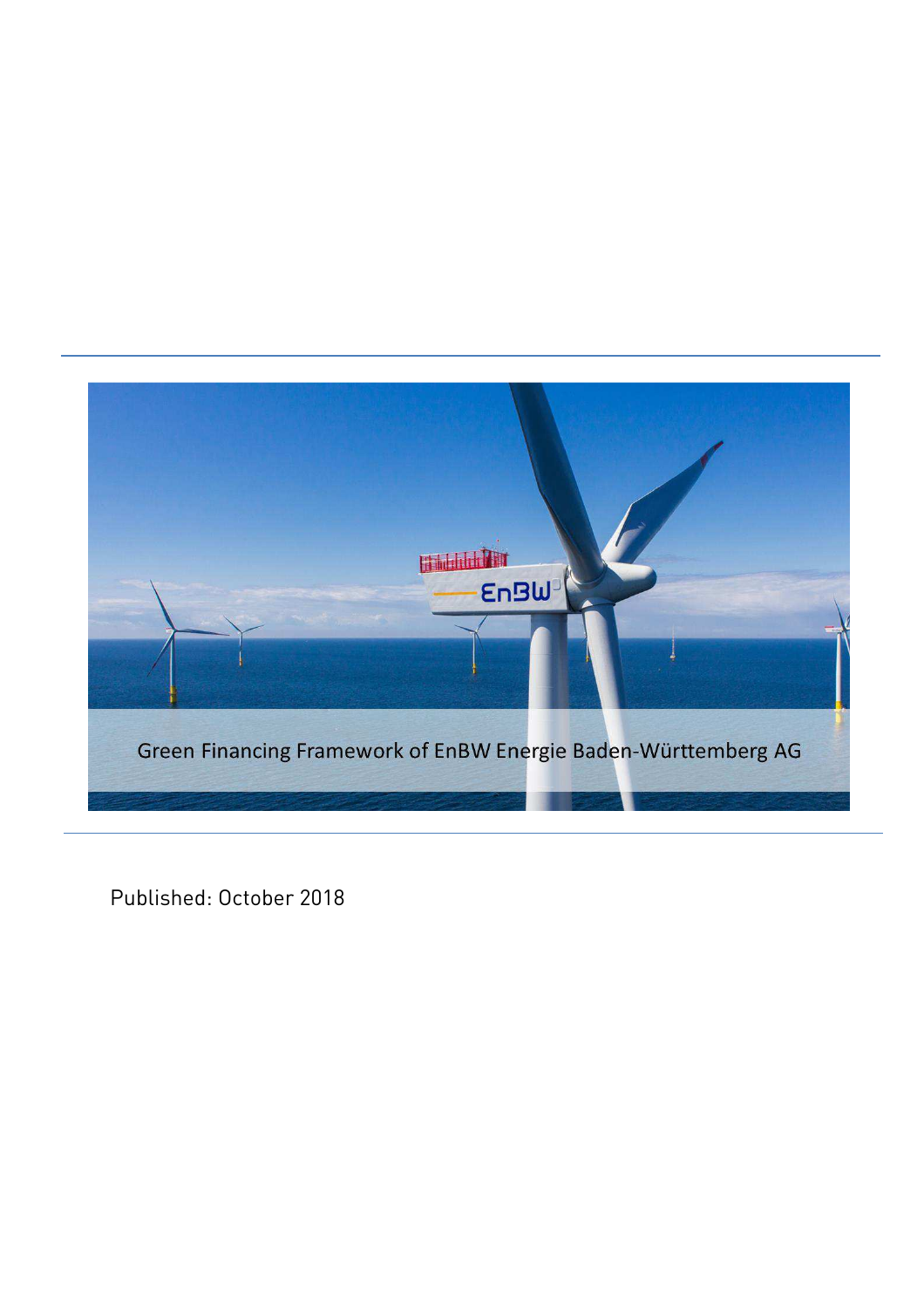

# 1. Introduction

The EnBW Group is a German utility with its registered office in Karlsruhe. With revenues of around EUR 22bn (FY2017) and over 21,000 employees, it is among the largest utility companies in Germany. As an integrated power and gas company, EnBW operates along the entire energy industry value chain in four segments: Sales, Grids, Renewable Energies, and Generation and Trading. Since 2013 EnBW has been following its 2020 Strategy with the majority of its investments focusing on the two segments renewable energies and grids. EnBW's activities in the area of power generation from renewable energy sources – where the company utilises the natural resources of water, wind and sun – are combined under the Renewable Energies segment. EnBW is expanding renewable energies, above all in the areas of onshore and offshore wind energy, and broadening its activities along the value chain. The Grids segment encompasses the transmission $^{1}$  and distribution of electricity and gas, the provision of grid-related services, e.g. the operation of grids for third parties, and the supply of water. The sales segment focuses on intelligent solutions for customers including smart city, energy efficiency and e-mobility solutions. The Generation and Trading segment encompasses all conventional generation activities of the EnBW group, however it loses its economic importance going forward.

EnBW is to a large extent owned by NECKARPRI-Beteiligungsgesellschaft mbH, a 100% subsidiary of the federal state of Baden-Württemberg, and OEW Energie-Beteiligungs GmbH, a group of municipalities in Baden-Württemberg, with each holding a 46.75% stake. This stable shareholding structure is unique in Germany's utilities landscape. EnBW is in the position to demonstrate the transformation from a former nuclear and conventional power generator to a provider of renewable energies while maintaining security of supply. The green party-led state of Baden-Württemberg, which plays a leading role in making the Energiewende (energy transition) happen in Germany, is supporting EnBW's strategy.

EnBW intends to invest €14.1 billion in total by 2020 (based on the reference year of 2012). In this context, the focus will be on expanding renewable energies on an industrial scale. Moreover, the Group will also concentrate on the expansion of its transmission grid and on upgrading its distribution grid to so-called smart grids.

 $\overline{a}$ 

 $^{\rm 1}$  The transmission grid in Baden-Württemberg is owned and operated by TransnetBW, a 100%  $\,$ subsidiary of EnBW. It is run under an ITO (independent transmission grid operator)-license, whereas EnBW is the first source of financing for TransnetBW. The operator of the transmission grid is currently involved in important projects of the Energiewende in Germany with two DC expansion lines ("Ultranet" and "SuedLink").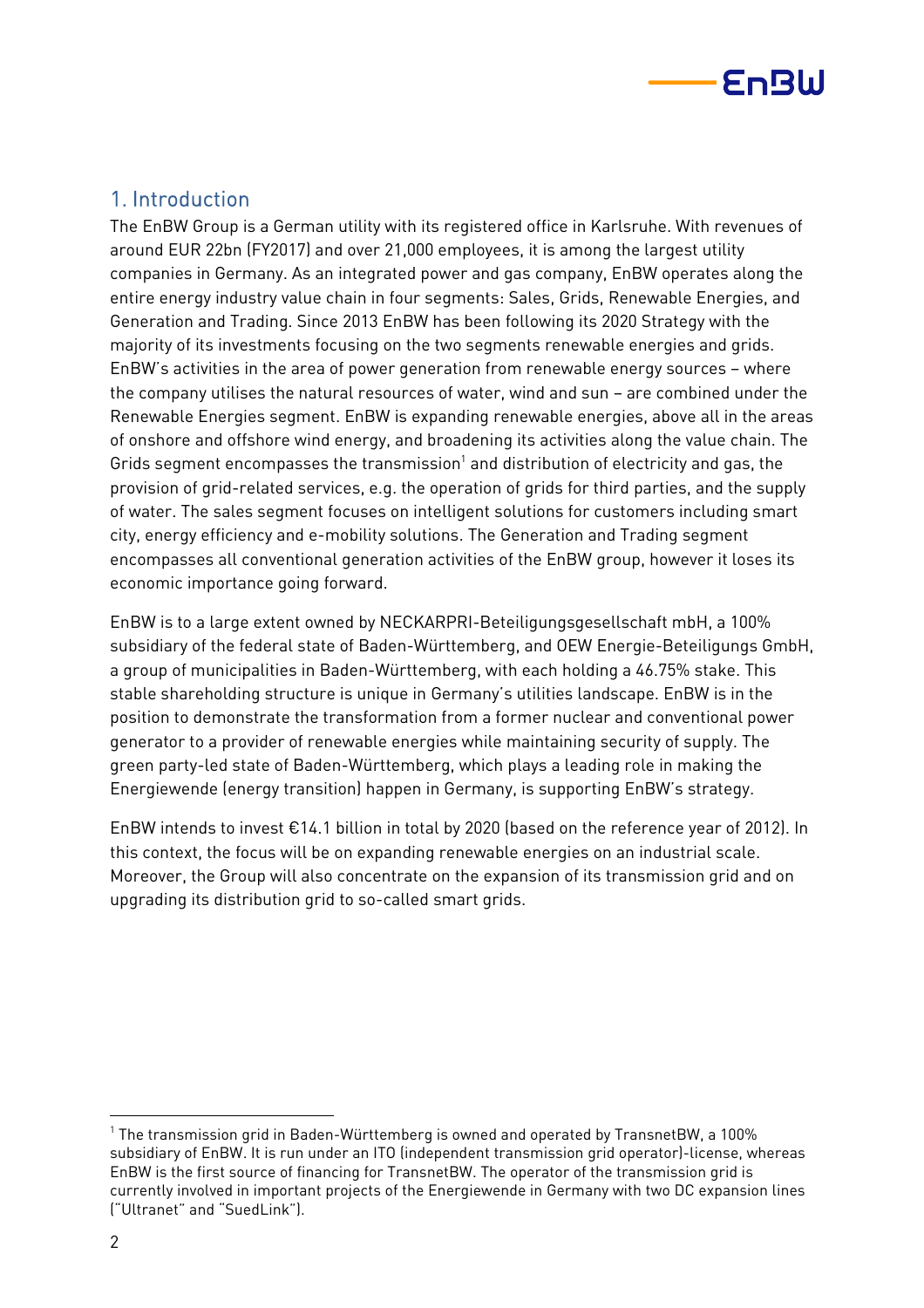



#### Exhibit 1: Adjusted EBITDA development by segment

Compared to 2012, EnBW will increase its adjusted EBITDA from Renewable Energies by about 250% to €0.7bn in 2020. At the same time adjusted EBITDA contribution of the grid activities will rise by about 25% to €1.0bn.

EnBW contributes to climate protection by reducing the CO2 intensity of its electricity generation (excluding nuclear power) by 15 to 20% by 2020 compared to 606 g / kWh in the reference year 2015. In order to achieve this target EnBW aims to double its share of generation capacity from renewable energies compared to 2012.

# 1.1 Sustainability Approach of EnBW

### A) EnBW's understanding of sustainability

Sustainability is an integral component of EnBW's strategy. By sustainability EnBW means the creation of economic, as well as ecological and social added value for EnBW´s stakeholders (including customers, shareholders, employees, partners and society as a whole) - today and in the future. It is EnBW's declared goal to make all business activities sustainable and shape them responsibly.



Exhibit 2: Understanding sustainability at EnBW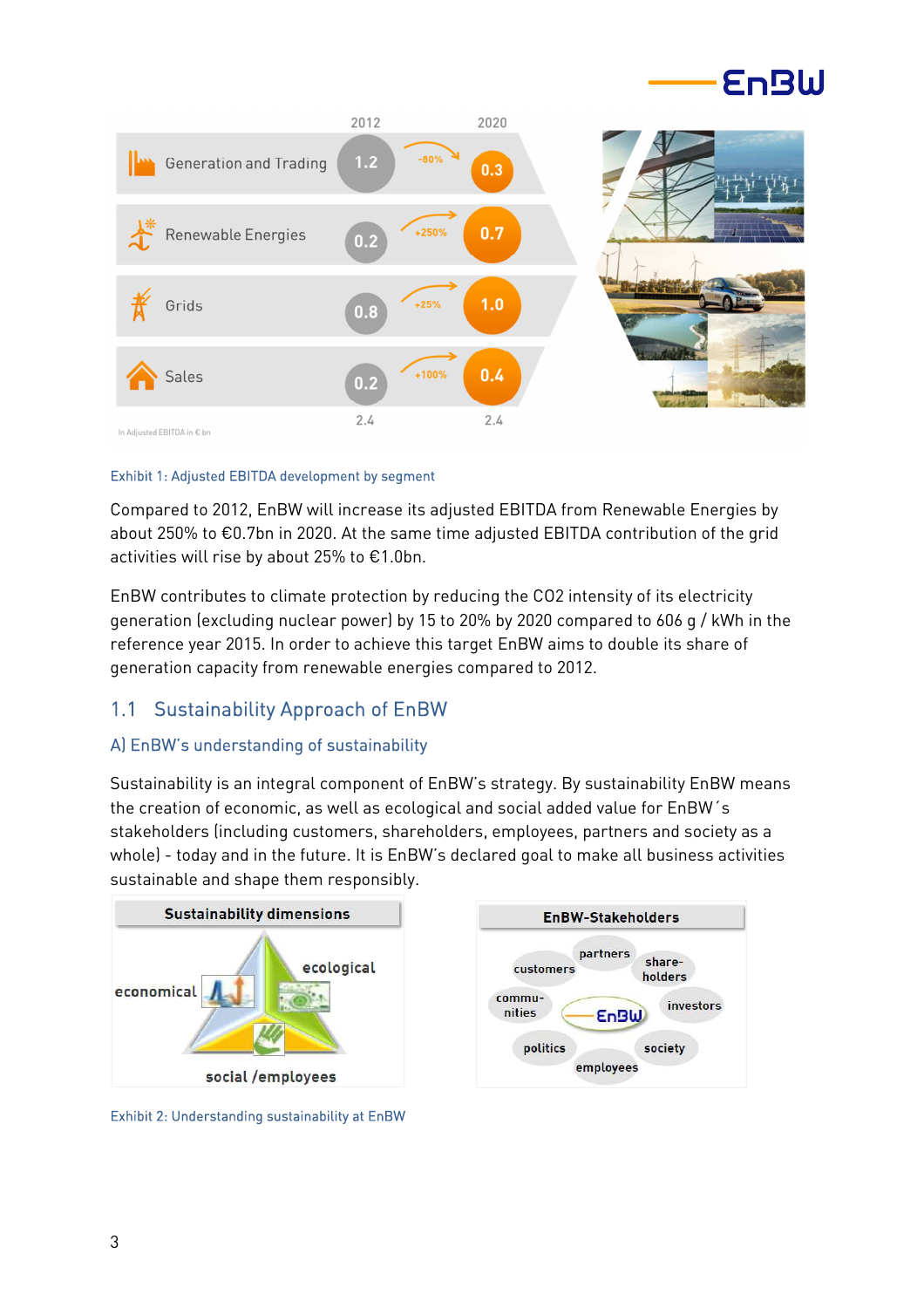Sustainability aspects are coordinated by the Sustainability Unit, which is located in the strategy division. It serves all of EnBW's functional and business units as a single point of contact and acts as impulse generator and sparring partner for all sustainability issues in the EnBW Group.

EnBW

EnBW's sustainability approach defines specific areas of action (goal dimensions) as well as related KPI, for example in the fields of reputation, customer proximity, supply reliability, employee commitment, occupational safety, expand renewable energies and climate protection. It takes into account external demands for sustainable corporate activities, as well as integrating aspects of sustainability into the operating business along the entire value chain from responsible sourcing of raw materials, over regular surveys on employee satisfaction and the development of suggestions to ideas and advice on how to work on issues of energy efficiency.



#### Exhibit 3: Goal dimensions for sustainability

The strategic orientation of the company towards sustainability will be guaranteed through strong links with the corporate strategy and the core business. An intensive cooperation and exchange process between the sustainability department and all business units has been established at the managerial as well as at the operational level.

## B) EnBW's strategic view of a low-carbon economy and climate protection

1) For EnBW, the development towards a climate-friendly economy is an essential planning framework because we believe that this development will represent a significant and irreversible trend in the coming decades. As early as 2013, EnBW unreservedly committed itself to the "energy transition" and based its strategy for 2020 on it. We have also further spelled out these goals for the following years, especially in our 2025 strategy. The longterm strategy of the company is thus fully in line with the Paris Agreement and the goals of the EU and the German government. Consequently, EnBW supports the achievement of international and national climate protection targets.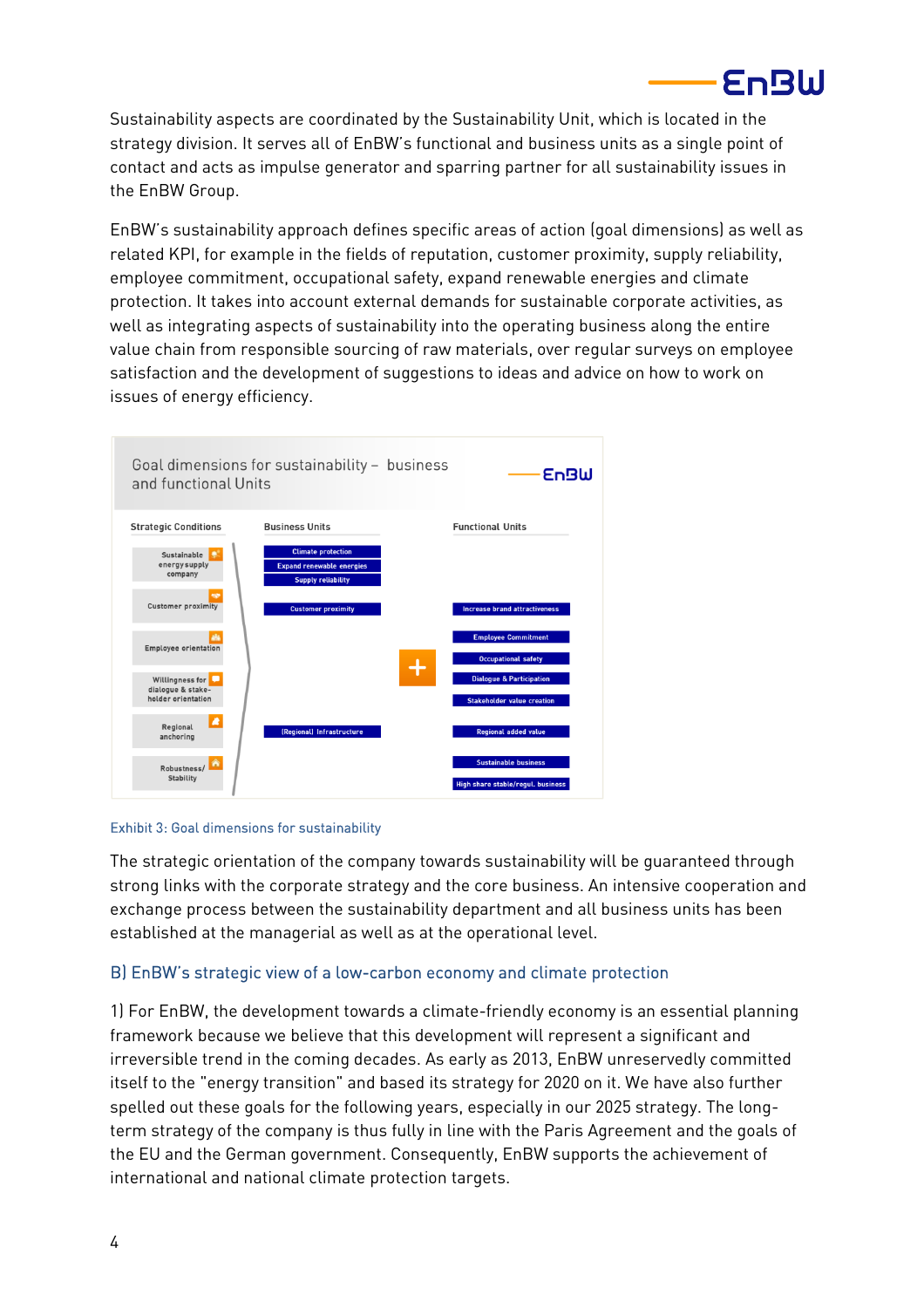

As a group, we are striving strategically for the greatest possible CO2-free power generation and also want to build up the infrastructure required for this, so that we can participate in the development of a climate-friendly energy supply in its entire range. Our investments in climate-friendly segments are congruent with the main growth areas of the energy industry in the coming decades. These fields include renewable energies, replacing climatedamaging fuels with more climate-friendly ones, innovative transport and distribution network infrastructure, energy efficiency and others. We are also intensifying our activities in the coupling of sectors, so that renewable energies can increasingly be used in the areas of heat and mobility.

2) EnBW's strategic goals are derived from national and international climate protection targets, which represent a key planning premise for us. For example, we have incorporated the provisions of the Paris Agreement and the objectives of the EU and the German government derived from it into our long-term forecasts. One of the scenarios we use here is based on the implementation of extremely ambitious climate protection targets. The model results derived from the scenarios form the basis for our investment decisions.

Our investments in climate-friendly energy supply are significant. We plan to expand our onshore and offshore wind portfolio to over 3.5 GW by 2025, making EnBW one of the largest wind energy investors in Germany. In addition, we intend to expand our international commitment in the field of renewable energies in the coming years.

Experience shows that climate-friendly energy supply is infrastructure-intensive. With its transport and distribution networks, EnBW is one of Germany's most important infrastructure operators. Consequently, we are also planning massive investments in our grid in order to ensure long-term supply security and efficient energy supply even with a high penetration of renewables. Our transport network subsidiary, TransnetBW, for example, is currently involved in the construction of two North-South connections using extra-high voltage direct current (HVDC) technology.

We are constantly reviewing our strategic orientation, thereby using climate impacts as a major criterion. The inclusion of the key indicator 'CO2 intensity' reflects the great importance of climate protection as an economic and social goal of EnBW. The key indicator CO2 intensity is calculated on the basis of the Group's greenhouse gas emissions - once with, once without the inclusion of nuclear energy. The latter is done to make the influence of nuclear energy visible, which, however, will no longer be in the portfolio after 2022. Our goal is to reduce CO2 intensity of our own generation of electricity (excluding nuclear power) by 15 to 20 percent by 2020 compared to 606 g/kWh in 2015.

3) We expect stable conditions for further reduction of greenhouse gases, whereby we expect market signals to become increasingly important. In this context, EnBW advocates the introduction of a price floor for CO2 of 25 EUR/t in 2020 and 30 EUR/t in 2025. A price floor will reduce the risk of market-oriented investments in renewables and will help to achieve the expansion targets even in a market-oriented environment. In addition, a market signal is being created for the reduced use of emission-intensive power plants. At the same time, we call for a restructuring and simplification of the complex German system of state burdens on electricity (taxes, levies, surcharges) with the aim of creating climate-friendly incentives for consumers. In particular, we support the at least partial abolition of the German electricity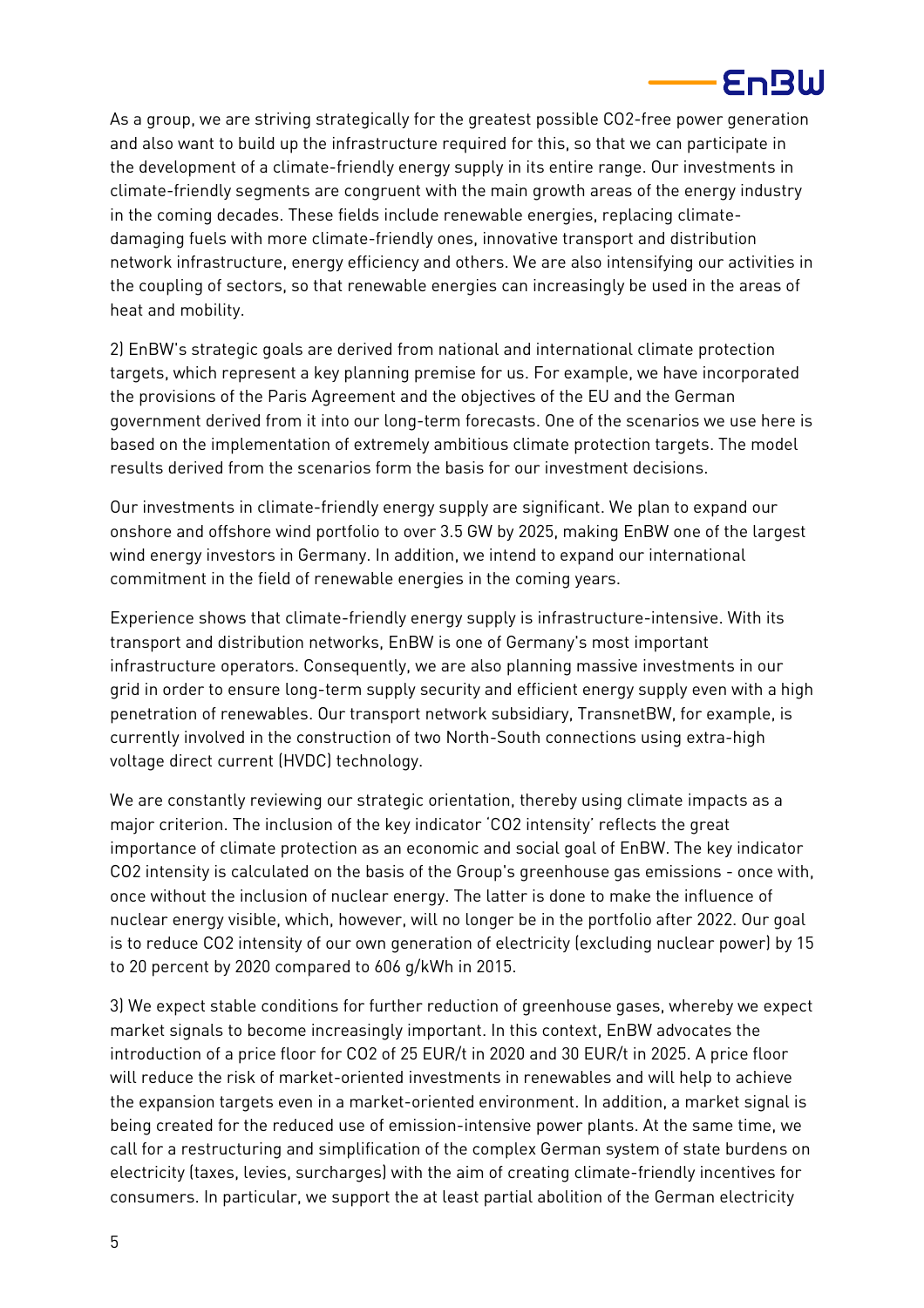

tax, which has no climate-related incentive effect. We are convinced that it can be replaced by a broad pricing of greenhouse gases across sectors.

4) EnBW emphasizes its climate policy positions not only through numerous bilateral stakeholder consultations, but also by supporting various national and international sustainability initiatives. EnBW joined the UN Global Compact in 2010 and is one of the founding members of econsense (Forum for Sustainable Development of German Business) as well as of the sustainable WIN-initiative in the federal state of Baden Württemberg.

EnBW fully supports the United Nations Agenda 2030 for sustainable development adopted in 2015. The business activities and projects of EnBW make, among others, significant contributions to the following three SDGs (Sustainable Development Goals) in particular: Affordable and clean Energy (7), Industry, Innovation and Infrastructure (9) and Climate Action (13). In addition, its business activities and projects contribute to the following six additional SDGs: High-quality education (4), gender equality (5), clean water and sanitation (6), good jobs and economic growth (8), sustainable cities and communities (11), responsible consumption (12).

## C) EnBW's integrated annual reporting and sustainability ratings

EnBW not only reports sustainability information according to the Global Reporting Initiative (GRI) standard, but is also an active supporter of integrated reporting and the International Integrated Reporting Council (IIRC). EnBW participates in the ongoing development of integrated reporting in bodies such as the IIRC Business Network and IIRC Framework Panel, where the Chief Financial Officer of EnBW, Thomas Kusterer, represents EnBW as a member of the IIRC.

Moreover, EnBW is represented on the international Task Force on Climate-related Financial Disclosures (TCFD), appointed by the G20, through its CFO.

Each year, EnBW publishes an Integrated Annual Report with financial and non-financial information as well as an Investor Factbook. These publications include EnBW's key indicators and goals in the area of sustainability. The key indicators stretch over 5 dimensions - finance, strategy, customers and society, employees and the environment. These performance indicators measure the degree to which objectives have been achieved and thus form important indicators for the management of the company:

EnBW strives to continuously improve its ratings and assessments by leading agencies in the area of sustainability. In 2017, EnBW achieved the following improvements in its sustainability ratings:

- in terms of the ratings and assessments by ISS-oekom, EnBW improved from "C+" to an above-average assessment of "B-" (on a scale from "D-" to "A+") in 2017. The company thus achieved prime status and now belongs to the leading group of energy companies in Germany and Europe.
- in terms of the ratings and assessments of Sustainalytics, EnBW made progress from an overall ESG Score of "68/Average Performer" to "73/Outperformer" (on a scale from 0/Laggard to 100/Leader) in 2018 - with this result, EnBW belongs to the leading 25% in the utility sector worldwide (sample of around 200 companies).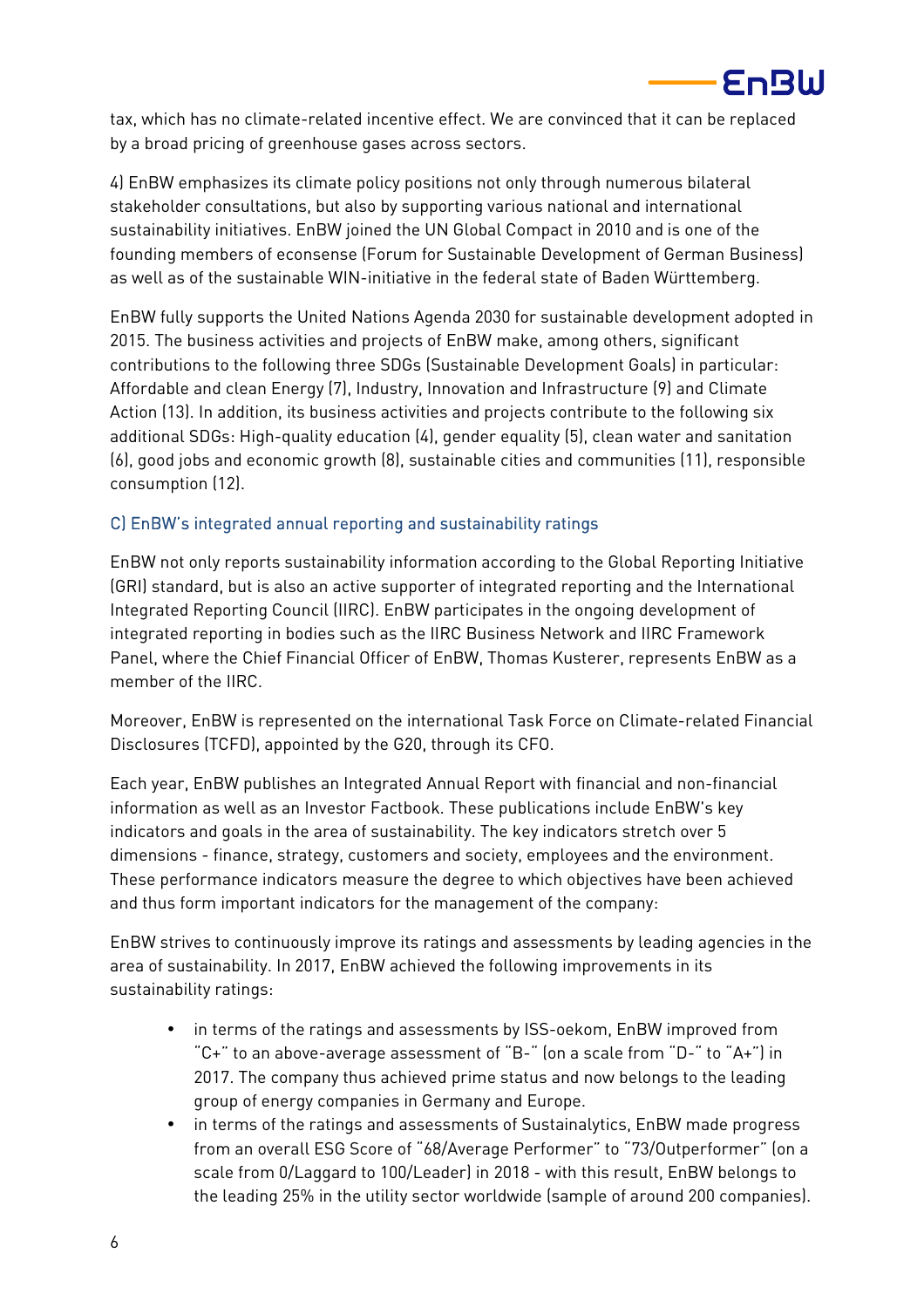• in terms of the Carbon Disclosure Project (CDP) assessment, EnBW received a climate protection rating of "A-/Leadership" for its climate performance and reporting in 2017, after a previous rating of B/Management (on a scale from "D- /Disclosure" to "A/Leadership").

Foßlil

# 1.2 Rationale for Green Financing

Since EnBW started its transformation in 2013, the company has been repositioning its business profile from a traditional utility with the majority of earnings coming from conventional power generation towards a company where the organization as a whole, strategically as well as operationally, is working towards becoming a renewable energies generator and infrastructure provider. EnBW's grid operators for transmission and distribution grids connect renewable energy capacities to the grid as well as optimise the grid towards the needs of sustainable generation and e-mobility. The company develops, builds and operates both on- and offshore wind farms with a pipeline for future projects. Additionally, EnBW focuses on customer products in connection with sustainable transportation solutions, energy savings and smart cities.

EnBW has identified major trends for its strategy going forward. These include the global decarbonisation that drives:

- political and regulatory frameworks in Germany and Europe
- renewable energies and intelligent networks remaining key focus areas of decentralized energy systems
- ongoing convergence of energy and infrastructure (e.g. e-mobility).

EnBW is transforming itself into a sustainable and innovative infrastructure partner with a focus on three central investment areas:

- Sustainable Generation Infrastructure: expansion of low carbon electricity generation, decarbonisation activities in relation to coal-based generation and phasing out of nuclear energy.
- System Critical Infrastructure: expansion and operation of transmission grids and upgrading of distribution grids as well as grid-related services.
- Smart Infrastructure for customers: development of new, digital business models, launching them onto the market and scaling them up.

With establishing a Green Financing Framework, EnBW intends to not only work towards sustainability on the asset side, but also on the liabilities side of the balance sheet. EnBW believes that bringing together sustainable financing and sustainable investment projects will be beneficial to all stakeholders.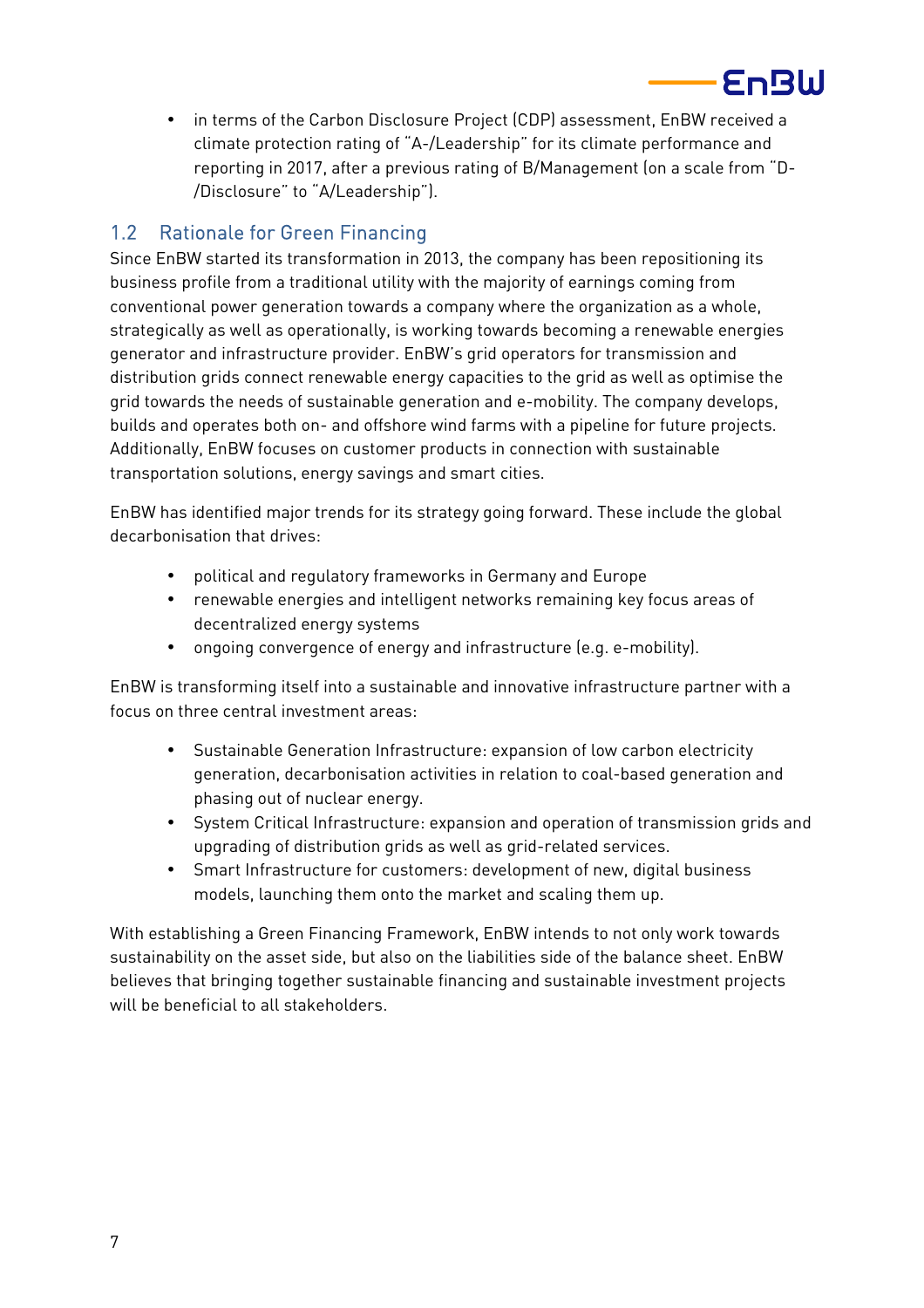

# 2. Scope of the Framework

The purpose of this framework is to define how Green Financing Instruments are set up within EnBW Group as of the date of publication.

This framework is valid for all Green Financing Instruments of EnBW Group, including green bonds, green loans, green project finance and any other financial instrument to which eligible assets or projects are allocated.

This framework is based on the existing international standards:

- The Green Bond Principles as published by the International Capital Market Association (ICMA) in June 2018
- The Green Loan Principles published by the Loan Market Association (LMA) in March 2018

The Principles are voluntary process guidelines that recommend transparency and disclosure and promote integrity in the development of the Green Bond and Green Loan market by clarifying the approach for Green Financing.

Future changes in the Green Financing standards may be implemented in future updated versions of this Green Financing Framework.

The EnBW Group owns a number of operating subsidiaries that hold assets in whole or part of their own. These subsidiaries can have minority shareholders and their own indebtedness. During the lifetime of assets in both, subsidiaries and the Group, transfer of ownership or changes in the capital structure may occur. Any future updated version of this framework that may exist will either maintain or improve the current levels of transparency and reporting.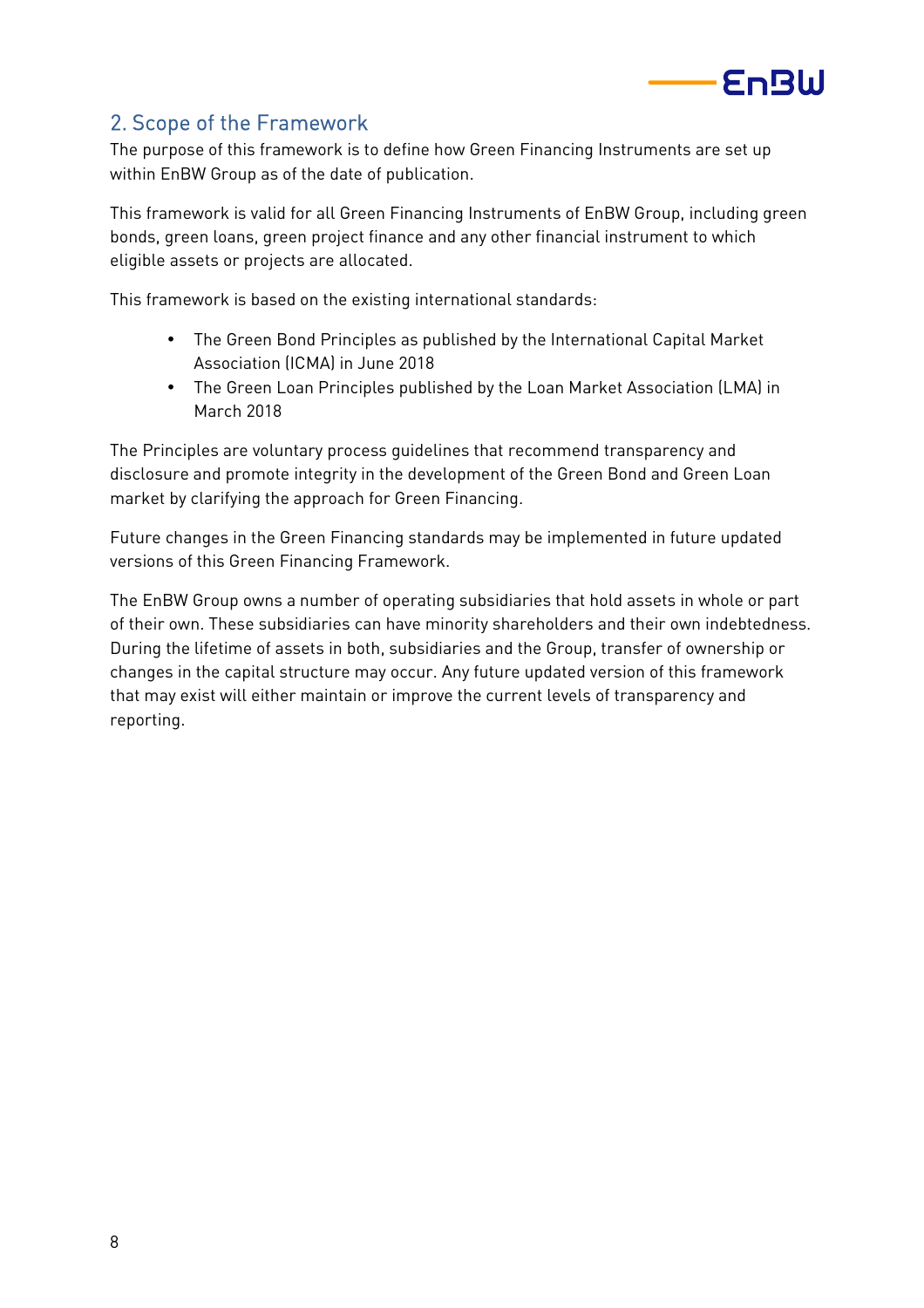

# 2.1 Use of Proceeds

The net proceeds of Green Financing instruments will be used to finance or refinance in whole or in part any Eligible Green Projects as defined below and may include new projects with disbursements after the issuance of the Green Financing instrument or existing projects with commercial operation starting not earlier than calendar year 2017. Disbursements to be financed include operating expenditures, capital expenditures, expenditures related to research and development as well as expenditures for acquisitions of eligible projects or assets.

Eligible Green Projects include projects or assets in the following eligible categories:

Renewable energy projects:

- onshore wind energy generation
- offshore wind energy generation
- solar (photovoltaic) energy generation

Energy efficiency projects

• smart meters

Clean transportation projects

• e-mobility infrastructure (charging stations)

# 2.2 Project evaluation and selection

In order to ensure a diligent project evaluation and selection process, EnBW has set up a two-step approach:

- The capex intensive growth projects of EnBW are aligned with EnBW's sustainability approach (as outlined under 1.1) as well as national and international environmental and social standards.
- To ensure eligibility for green financing, EnBW has set up a Green Financing Committee with representatives from the corporate finance department, the corporate sustainability department, and on case by case basis, with representatives from business units. Projects to be allocated with proceeds from Green Financing can be submitted by the business units or be chosen by the Green Financing Committee directly. The final decision on the selection of eligible Green Assets can only be taken unanimously.

The Committee is responsible for verifying compliance of all projects with the eligibility criteria (as per 2.1). Typical exclusion filters include but are not limited to material controversies, major concerns about impact on environment.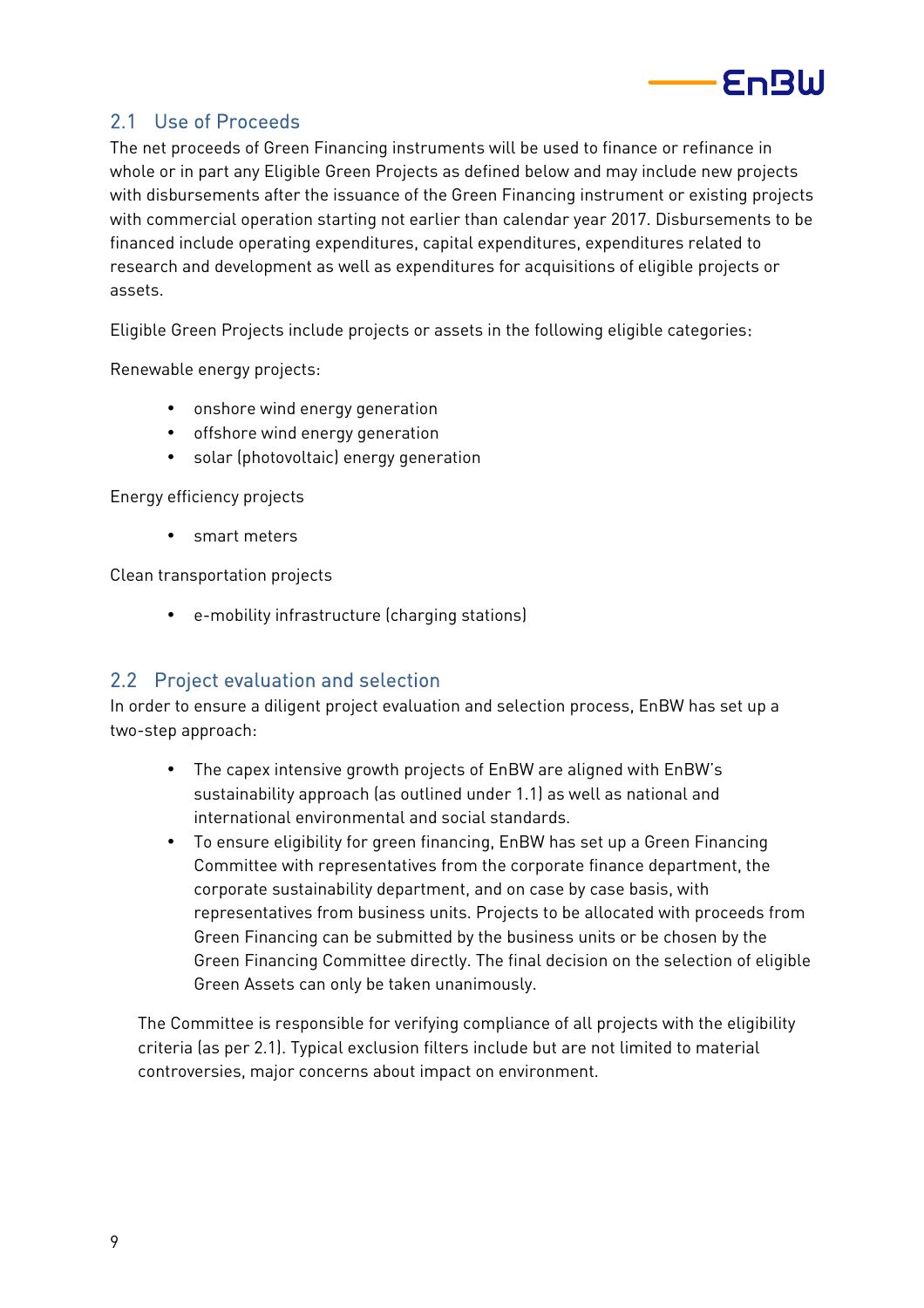

In addition, selection criteria have been defined for prioritising projects. It will be examined whether the projects contribute to the following criteria:

1. Non-financial key performance indicators and targets of EnBW:

- Expand renewable energies (RE) Installed output of RE in GW and the share of the generation Capacity accounted for by RE in %;
- Climate protection CO2 intensity in g / kWh
- Customer proximity EnBW Customer Satisfaction Index
- Reputation Reputation Index

2. Relevant Sustainable Development Goals (SDGs) for EnBW:

- SDG 7: Ensure access to affordable, reliable, sustainable and modern energy
- SDG 9: Build resilient infrastructure, promote sustainable industrialisation and foster innovation
- SDG 11: Make cities and human settlements inclusive, safe, resilient and sustainable
- SDG 13: Take immediate action to combat climate change and its impacts.
- 3. Relevant GRI-topics and –disclosures for EnBW:

Chosen GRI-topics and -disclosures in combination with environmental and economic aspects (GRI 203, 304, 305) as well as issues related to the supply chain (GRI 414).

In addition to the eligibility criteria as per 2.1 the Green Financing Committee will select among the pool of eligible projects, the ones that contribute the most to the above indicators.

The Green Financing Committee will document the project assessment process.

In order to guarantee only the issuer's share of a project is financed, the maximum green financing proceeds to be allocated to a single eligible project are calculated as follows:

• (Total asset capex<sup>2</sup> – external debt associated with the project) x percentage of EnBW Group's ownership

 $\overline{a}$ 

 $^{\rm 2}$  In case of eligible projects owned by subsidiaries having their own external debt, a pro-rata calculation will be conducted to get estimates of external debt associated to that project.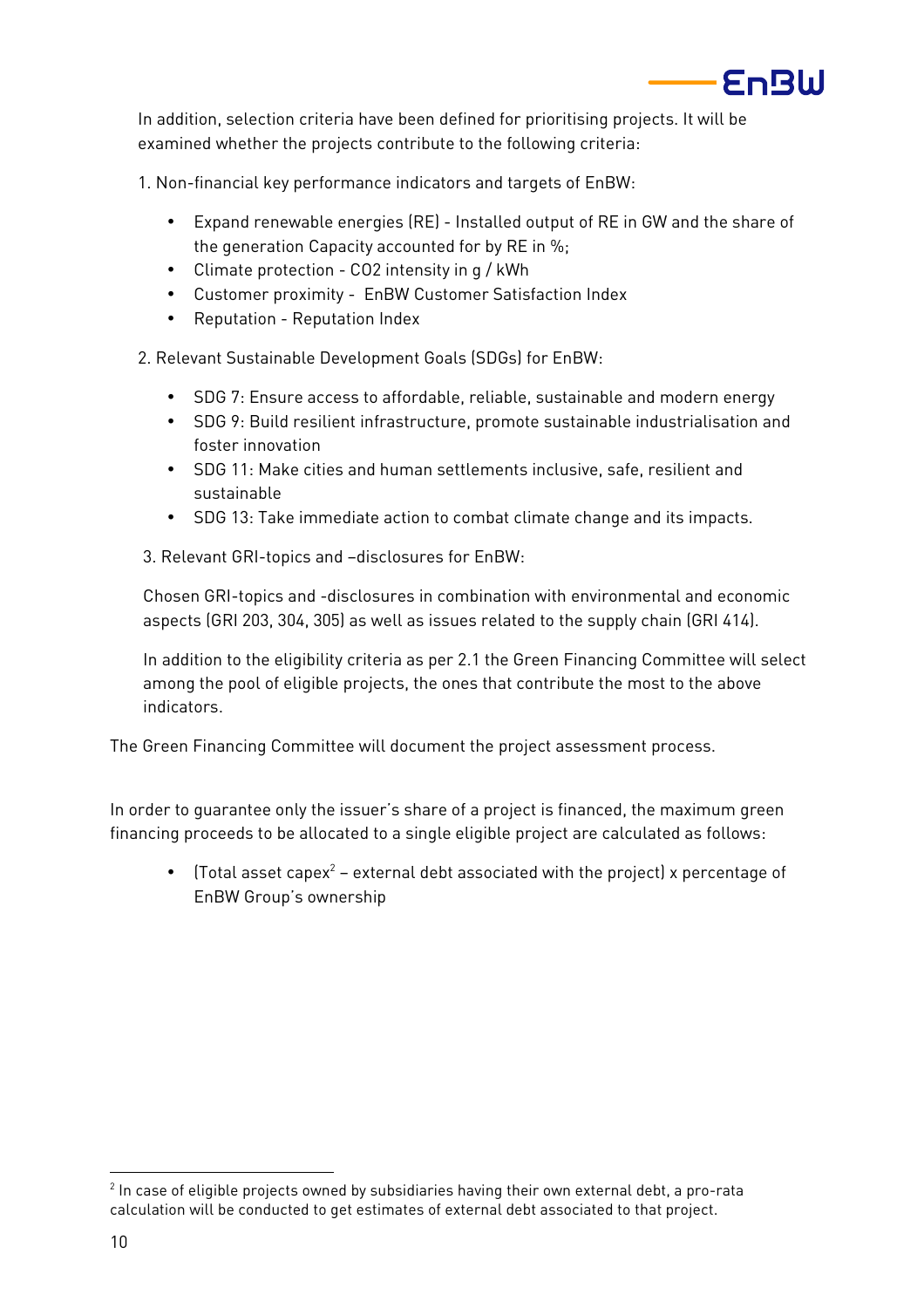

# 2.3 Management of Proceeds

EnBW has set up a register and has put internal systems in place to track the outstanding proceeds of Green Financing instruments internally. This allows for comprehensive monitoring of allocated and to be allocated amounts.

Prior to issuance of each Green Financing Instrument, EnBW will disclose which projects are to be refinanced, and to what extent proceeds are to finance future investments.

EnBW intends to fully allocate the proceeds within 24 months after the issuance date of each Green Financing instrument.

Until full allocation, the Green Financing Committee will approve at least semi-annually the amount of net proceeds that has been allocated to Eligible Green Projects.

Net proceeds of Green Financing instruments will be allocated in different ways:

- a) Refinancing of operational projects that qualify as Eligible Green Projects
- b) Investments into projects under development that qualify as Eligible Green Projects.
- c) Unallocated proceeds: Investments in any form of cash, bank deposit or other form of available current financial assets.

To ensure the maximum transparency and prevent double-counting, the following describes general guidelines on how allocation of funds is to be done:

- The proceeds of each of the Green Financing instruments can be allocated to one or several eligible green assets or projects within the EnBW Group. EnBW will ensure, through the implementation of a control system, that all proceeds and flows are tracked thoroughly inside EnBW to ensure transparency.
- In case the above stated prerequisite is not fulfilled due to changed conditions, such as changes in ownership or capital structure EnBW is obliged to reallocate the resulting excess proceeds to other eligible assets or projects. These changes would be tracked and included in reporting.
- In case a project or asset where proceeds of green financing have been allocated no longer meets the eligible criteria, EnBW is committed to re-allocate proceeds into alternative eligible projects or assets.
- In case an asset with proceeds from green financing has reached the end of its lifetime and has been fully decommissioned proceeds will be re-allocated to other eligible projects or assets. These changes would be tracked and included in reporting.
- In case a project with allocated proceeds has been stopped or abandoned, EnBW is committed to re-allocate the funds to other eligible projects or assets. These changes would be tracked and included in reporting.

To facilitate the tracking process and to increase transparency and investor comfort, EnBW can select investments fully or largely disbursed when selecting Eligible Green Projects.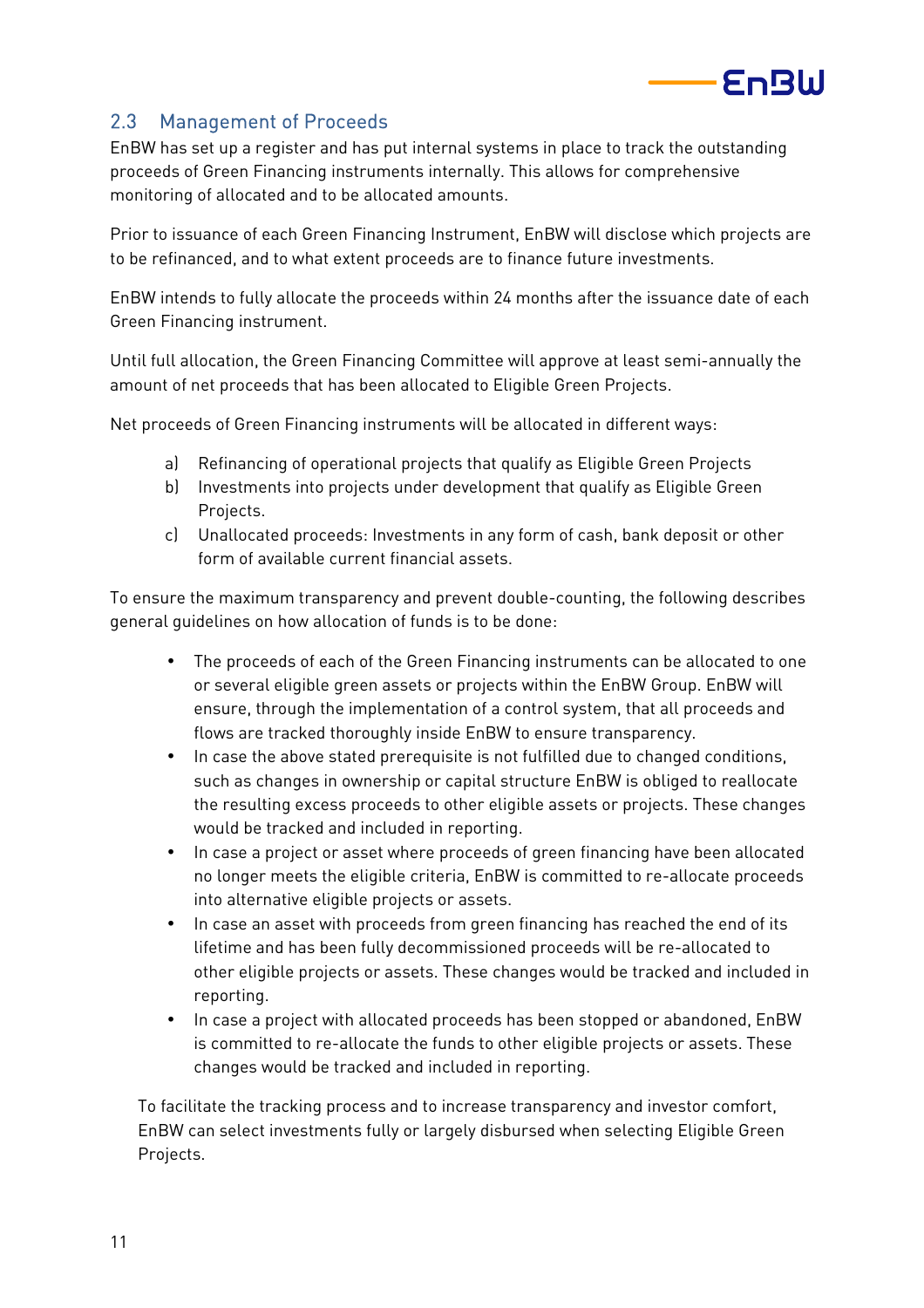

# 2.4 Reporting

Green Finance standards encourage reporting on both the use of Green Financing proceeds and the expected environmental impacts at least on an annual basis with the first reporting published within a year after the launch of the Green Financing instrument.

EnBW seeks to provide data on each Green Financing project on an individual basis but might also choose to aggregate certain classes of projects. EnBW is committed to report annually, and until the maturity date on:

### A) Use of the Green Financing proceeds

a) List of projects with some individual information.

b) Total funds allocation (with breakdown per type of project and breakdown of the allocation of proceeds between new financing and refinancing).

c) The amount of unallocated proceeds

### B) Benefits in terms of sustainability

The company will publish annually a set of reporting indicators to describe the achieved benefits in terms of sustainability. The type of indicators will depend on the type of asset or activity financed by green instrument.

The charts on the following page include a description of the reporting indicators per asset category.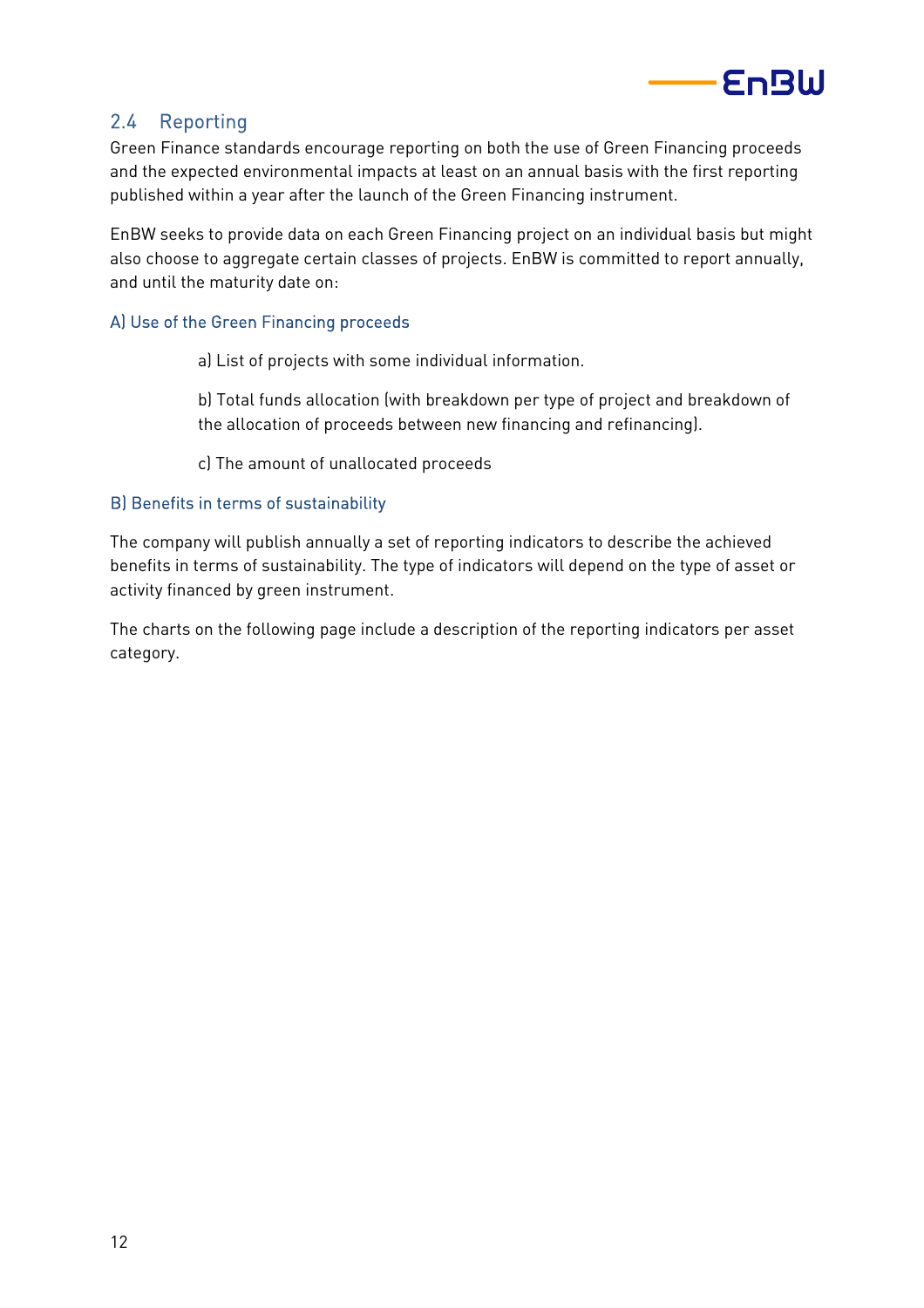

| <b>Type of Project</b> | <b>Benefits</b>       | <b>Reporting indicators</b>                         |
|------------------------|-----------------------|-----------------------------------------------------|
| Renewable              | <b>Climate Change</b> | Per Project:                                        |
| energy projects        | Mitigation            | - Name                                              |
|                        | (generation)          | - Type of project                                   |
|                        |                       | - Country                                           |
|                        |                       | - Installed capacity (MW) [attributable to the      |
|                        |                       | financing instrument]                               |
|                        |                       |                                                     |
|                        |                       | For each category:                                  |
|                        |                       | - Invested capital attributable to the financing    |
|                        |                       | instrument                                          |
|                        |                       | - [Expected] Annual energy produced (MWh per        |
|                        |                       | year) attributable to the financing instrument      |
|                        |                       | - [Expected] Annual GHG emissions avoided           |
|                        |                       | (CO2 in t) attributable to the financing instrument |

| <b>Type of Project</b>           | <b>Benefits</b>                                            | <b>Reporting indicators</b>                                                                                                                                                                         |
|----------------------------------|------------------------------------------------------------|-----------------------------------------------------------------------------------------------------------------------------------------------------------------------------------------------------|
| Energy<br>efficiency<br>projects | <b>Climate Change</b><br>mitigation/<br>Security of Supply | For each category:<br>- Type of project<br>- Country<br>- Physical indicator i.e. Smart meters (total and<br>attributable number)<br>- Invested capital attributable to the financing<br>instrument |
|                                  |                                                            |                                                                                                                                                                                                     |

| <b>Type of Project</b>              | <b>Benefits</b>                     | <b>Reporting indicators</b>                                                                                                                                                                                                                                   |
|-------------------------------------|-------------------------------------|---------------------------------------------------------------------------------------------------------------------------------------------------------------------------------------------------------------------------------------------------------------|
| Clean<br>transportation<br>projects | <b>Climate Change</b><br>mitigation | For each category<br>- Type of project<br>- Country/location<br>- Physical indicator, i.e. number of charging<br>stations, number of charging procedures (total and<br>attributable number)<br>- Invested capital attributable to the financing<br>instrument |

Table 1: reporting indicators per asset category

Furthermore, EnBW intends to report with regard to qualitative impacts. For example:

- mitigation of negative impact (e.g. biodiversity, noise level)
- management of social aspects of projects (e.g. human rights impacts/ working and living conditions)